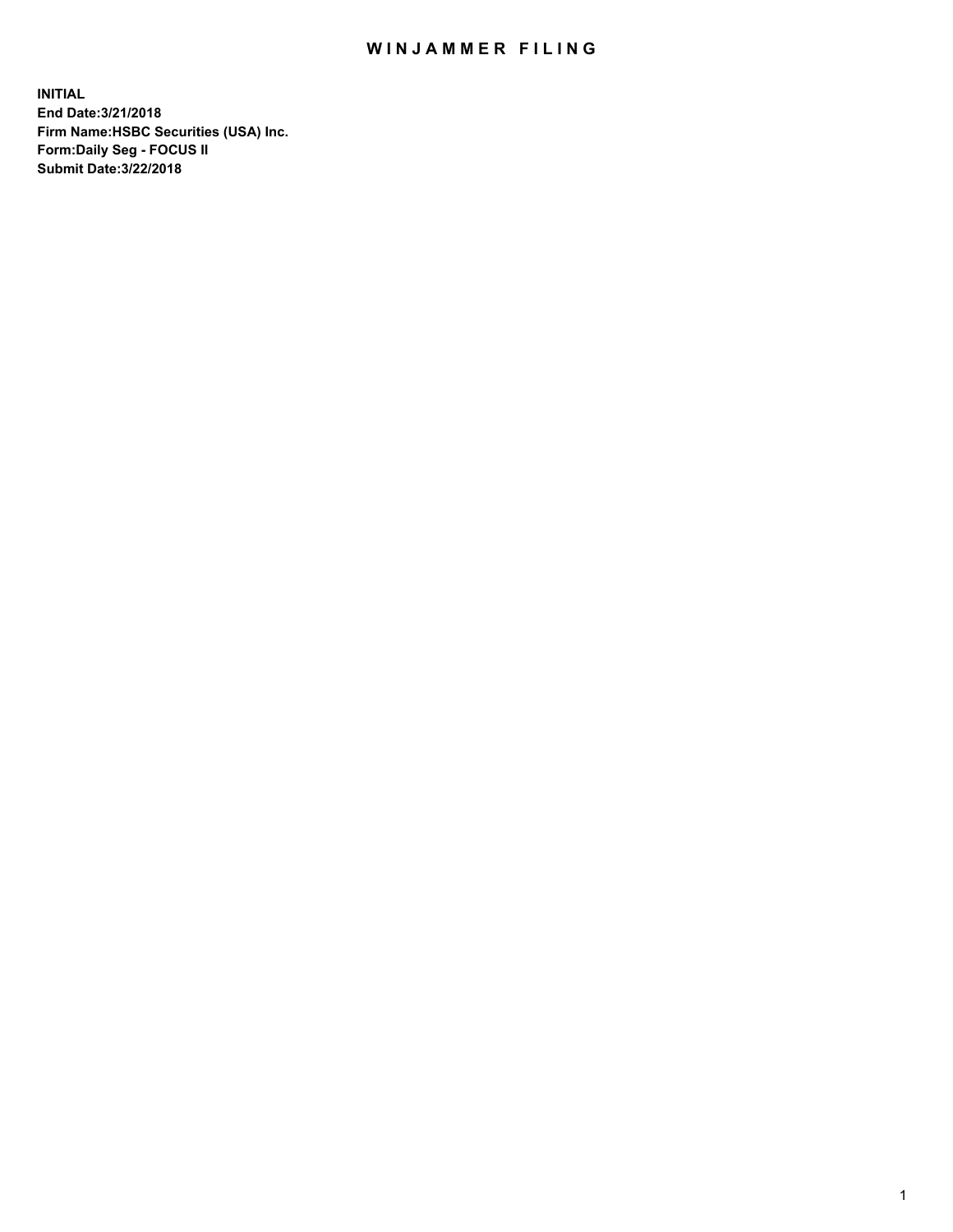## **INITIAL End Date:3/21/2018 Firm Name:HSBC Securities (USA) Inc. Form:Daily Seg - FOCUS II Submit Date:3/22/2018 Daily Segregation - Cover Page**

| Name of Company<br><b>Contact Name</b><br><b>Contact Phone Number</b><br><b>Contact Email Address</b>                                                                                                                                                                                                                         | <b>HSBC Securities (USA) Inc.</b><br><b>Michael Vacca</b><br>212-525-7951<br>michael.vacca@us.hsbc.com |
|-------------------------------------------------------------------------------------------------------------------------------------------------------------------------------------------------------------------------------------------------------------------------------------------------------------------------------|--------------------------------------------------------------------------------------------------------|
| FCM's Customer Segregated Funds Residual Interest Target (choose one):<br>a. Minimum dollar amount: ; or<br>b. Minimum percentage of customer segregated funds required:%; or<br>c. Dollar amount range between: and; or<br>d. Percentage range of customer segregated funds required between: % and %.                       | 147,000,000<br><u>0</u><br><u>00</u><br><u>00</u>                                                      |
| FCM's Customer Secured Amount Funds Residual Interest Target (choose one):<br>a. Minimum dollar amount: ; or<br>b. Minimum percentage of customer secured funds required:%; or<br>c. Dollar amount range between: and; or<br>d. Percentage range of customer secured funds required between: % and %.                         | 25,000,000<br><u>0</u><br><u>00</u><br>00                                                              |
| FCM's Cleared Swaps Customer Collateral Residual Interest Target (choose one):<br>a. Minimum dollar amount: ; or<br>b. Minimum percentage of cleared swaps customer collateral required:%; or<br>c. Dollar amount range between: and; or<br>d. Percentage range of cleared swaps customer collateral required between:% and%. | 95,000,000<br><u>0</u><br><u>00</u><br><u>00</u>                                                       |

Attach supporting documents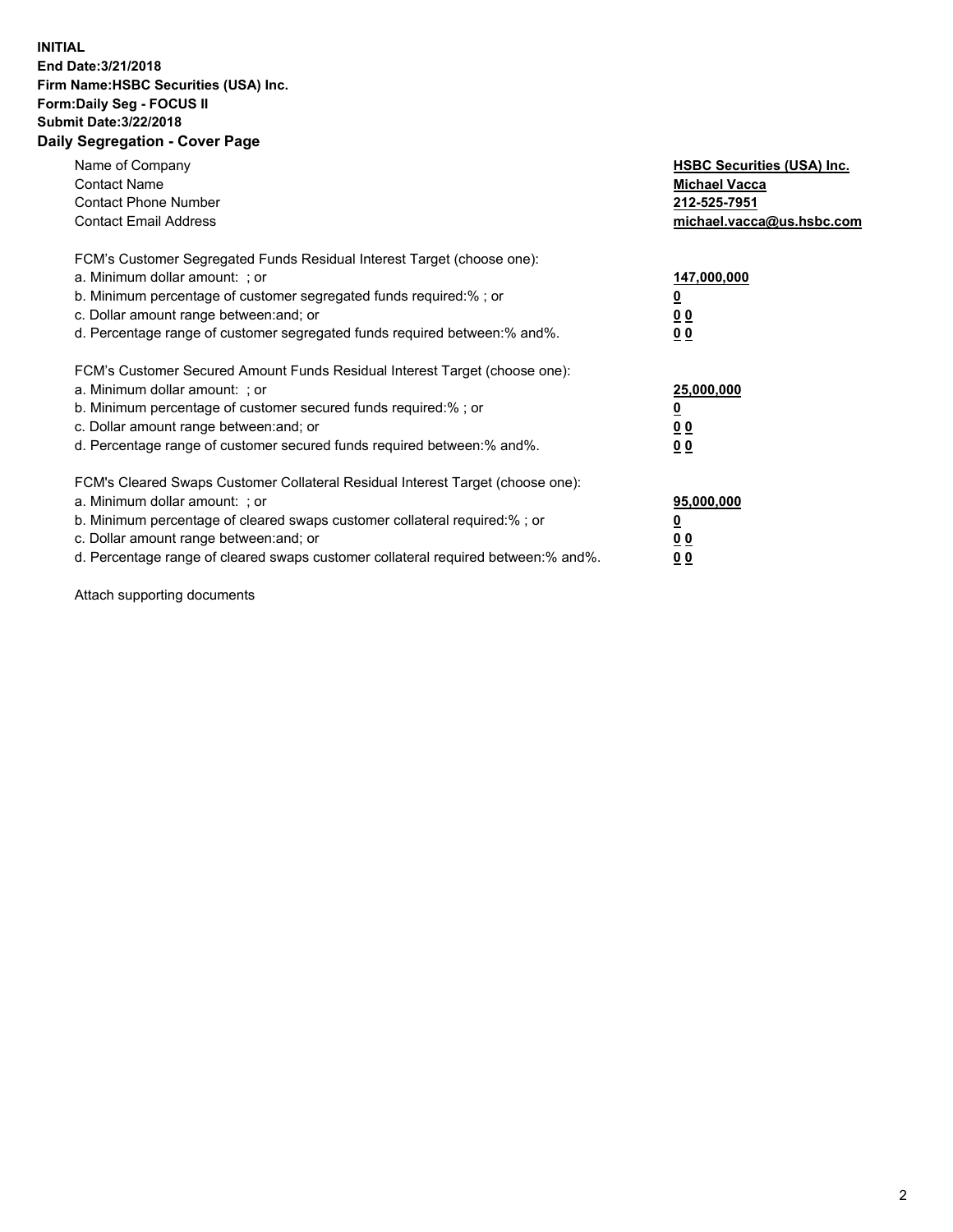**INITIAL End Date:3/21/2018 Firm Name:HSBC Securities (USA) Inc. Form:Daily Seg - FOCUS II Submit Date:3/22/2018 Daily Segregation - Secured Amounts**

| Foreign Futures and Foreign Options Secured Amounts<br>Amount required to be set aside pursuant to law, rule or regulation of a foreign<br>$0$ [7305]<br>government or a rule of a self-regulatory organization authorized thereunder<br>1.<br>Net ledger balance - Foreign Futures and Foreign Option Trading - All Customers<br>A. Cash<br>78,673,497 [7315]<br>B. Securities (at market)<br>78,060,595 [7317]<br>2.<br>Net unrealized profit (loss) in open futures contracts traded on a foreign board of trade<br>4,575,185 [7325]<br>3.<br>Exchange traded options<br>a. Market value of open option contracts purchased on a foreign board of trade<br>$0$ [7335]<br>b. Market value of open contracts granted (sold) on a foreign board of trade<br>$0$ [7337]<br>Net equity (deficit) (add lines 1.2. and 3.)<br>161,309,277 [7345]<br>4.<br>5.<br>Account liquidating to a deficit and account with a debit balances - gross amount<br>520,325 [7351]<br>Less: amount offset by customer owned securities<br>-513,986 [7352] 6,339 [7354]<br>6.<br>Amount required to be set aside as the secured amount - Net Liquidating Equity<br>161,315,616 [7355]<br>Method (add lines 4 and 5)<br>7.<br>Greater of amount required to be set aside pursuant to foreign jurisdiction (above) or line<br>161,315,616 [7360]<br>6.<br>FUNDS DEPOSITED IN SEPARATE REGULATION 30.7 ACCOUNTS<br>1.<br>Cash in banks<br>A. Banks located in the United States<br>90,696,306 [7500]<br>B. Other banks qualified under Regulation 30.7<br>0 [7520] 90,696,306 [7530]<br>2.<br>Securities<br>A. In safekeeping with banks located in the United States<br>31,601,229 [7540]<br>B. In safekeeping with other banks qualified under Regulation 30.7<br>0 [7560] 31,601,229 [7570]<br>3.<br>Equities with registered futures commission merchants<br>A. Cash<br>$0$ [7580]<br><b>B.</b> Securities<br>$0$ [7590]<br>$0$ [7600]<br>C. Unrealized gain (loss) on open futures contracts<br>D. Value of long option contracts<br>$0$ [7610]<br>E. Value of short option contracts<br>0 [7615] 0 [7620]<br>Amounts held by clearing organizations of foreign boards of trade<br>4.<br>A. Cash<br>$0$ [7640]<br>$0$ [7650]<br><b>B.</b> Securities<br>$0$ [7660]<br>C. Amount due to (from) clearing organization - daily variation<br>D. Value of long option contracts<br>$0$ [7670]<br>E. Value of short option contracts<br>0 [7675] 0 [7680]<br>5.<br>Amounts held by members of foreign boards of trade<br>34,147,170 [7700]<br>A. Cash<br><b>B.</b> Securities<br>46,459,366 [7710]<br>C. Unrealized gain (loss) on open futures contracts<br>4,575,185 [7720]<br>D. Value of long option contracts<br>$0$ [7730]<br>E. Value of short option contracts<br>0 [7735] 85,181,721 [7740]<br>6.<br>Amounts with other depositories designated by a foreign board of trade<br><u>0</u> [7760]<br>7.<br>Segregated funds on hand<br>$0$ [7765]<br>8.<br>Total funds in separate section 30.7 accounts<br>207,479,256 [7770]<br>9.<br>Excess (deficiency) Set Aside for Secured Amount (subtract line 7 Secured Statement<br>46,163,640 [7380]<br>Page 1 from Line 8)<br>10.<br>Management Target Amount for Excess funds in separate section 30.7 accounts<br>25,000,000 [7780]<br>11.<br>Excess (deficiency) funds in separate 30.7 accounts over (under) Management Target<br>21,163,640 [7785] | Daily Segregation - Secured Amounts |  |
|------------------------------------------------------------------------------------------------------------------------------------------------------------------------------------------------------------------------------------------------------------------------------------------------------------------------------------------------------------------------------------------------------------------------------------------------------------------------------------------------------------------------------------------------------------------------------------------------------------------------------------------------------------------------------------------------------------------------------------------------------------------------------------------------------------------------------------------------------------------------------------------------------------------------------------------------------------------------------------------------------------------------------------------------------------------------------------------------------------------------------------------------------------------------------------------------------------------------------------------------------------------------------------------------------------------------------------------------------------------------------------------------------------------------------------------------------------------------------------------------------------------------------------------------------------------------------------------------------------------------------------------------------------------------------------------------------------------------------------------------------------------------------------------------------------------------------------------------------------------------------------------------------------------------------------------------------------------------------------------------------------------------------------------------------------------------------------------------------------------------------------------------------------------------------------------------------------------------------------------------------------------------------------------------------------------------------------------------------------------------------------------------------------------------------------------------------------------------------------------------------------------------------------------------------------------------------------------------------------------------------------------------------------------------------------------------------------------------------------------------------------------------------------------------------------------------------------------------------------------------------------------------------------------------------------------------------------------------------------------------------------------------------------------------------------------------------------------------------------------------------------------------------------------------------------------------------------------------------------------------------------------------------------------------------------------------------------------------------------------------------------|-------------------------------------|--|
|                                                                                                                                                                                                                                                                                                                                                                                                                                                                                                                                                                                                                                                                                                                                                                                                                                                                                                                                                                                                                                                                                                                                                                                                                                                                                                                                                                                                                                                                                                                                                                                                                                                                                                                                                                                                                                                                                                                                                                                                                                                                                                                                                                                                                                                                                                                                                                                                                                                                                                                                                                                                                                                                                                                                                                                                                                                                                                                                                                                                                                                                                                                                                                                                                                                                                                                                                                                    |                                     |  |
|                                                                                                                                                                                                                                                                                                                                                                                                                                                                                                                                                                                                                                                                                                                                                                                                                                                                                                                                                                                                                                                                                                                                                                                                                                                                                                                                                                                                                                                                                                                                                                                                                                                                                                                                                                                                                                                                                                                                                                                                                                                                                                                                                                                                                                                                                                                                                                                                                                                                                                                                                                                                                                                                                                                                                                                                                                                                                                                                                                                                                                                                                                                                                                                                                                                                                                                                                                                    |                                     |  |
|                                                                                                                                                                                                                                                                                                                                                                                                                                                                                                                                                                                                                                                                                                                                                                                                                                                                                                                                                                                                                                                                                                                                                                                                                                                                                                                                                                                                                                                                                                                                                                                                                                                                                                                                                                                                                                                                                                                                                                                                                                                                                                                                                                                                                                                                                                                                                                                                                                                                                                                                                                                                                                                                                                                                                                                                                                                                                                                                                                                                                                                                                                                                                                                                                                                                                                                                                                                    |                                     |  |
|                                                                                                                                                                                                                                                                                                                                                                                                                                                                                                                                                                                                                                                                                                                                                                                                                                                                                                                                                                                                                                                                                                                                                                                                                                                                                                                                                                                                                                                                                                                                                                                                                                                                                                                                                                                                                                                                                                                                                                                                                                                                                                                                                                                                                                                                                                                                                                                                                                                                                                                                                                                                                                                                                                                                                                                                                                                                                                                                                                                                                                                                                                                                                                                                                                                                                                                                                                                    |                                     |  |
|                                                                                                                                                                                                                                                                                                                                                                                                                                                                                                                                                                                                                                                                                                                                                                                                                                                                                                                                                                                                                                                                                                                                                                                                                                                                                                                                                                                                                                                                                                                                                                                                                                                                                                                                                                                                                                                                                                                                                                                                                                                                                                                                                                                                                                                                                                                                                                                                                                                                                                                                                                                                                                                                                                                                                                                                                                                                                                                                                                                                                                                                                                                                                                                                                                                                                                                                                                                    |                                     |  |
|                                                                                                                                                                                                                                                                                                                                                                                                                                                                                                                                                                                                                                                                                                                                                                                                                                                                                                                                                                                                                                                                                                                                                                                                                                                                                                                                                                                                                                                                                                                                                                                                                                                                                                                                                                                                                                                                                                                                                                                                                                                                                                                                                                                                                                                                                                                                                                                                                                                                                                                                                                                                                                                                                                                                                                                                                                                                                                                                                                                                                                                                                                                                                                                                                                                                                                                                                                                    |                                     |  |
|                                                                                                                                                                                                                                                                                                                                                                                                                                                                                                                                                                                                                                                                                                                                                                                                                                                                                                                                                                                                                                                                                                                                                                                                                                                                                                                                                                                                                                                                                                                                                                                                                                                                                                                                                                                                                                                                                                                                                                                                                                                                                                                                                                                                                                                                                                                                                                                                                                                                                                                                                                                                                                                                                                                                                                                                                                                                                                                                                                                                                                                                                                                                                                                                                                                                                                                                                                                    |                                     |  |
|                                                                                                                                                                                                                                                                                                                                                                                                                                                                                                                                                                                                                                                                                                                                                                                                                                                                                                                                                                                                                                                                                                                                                                                                                                                                                                                                                                                                                                                                                                                                                                                                                                                                                                                                                                                                                                                                                                                                                                                                                                                                                                                                                                                                                                                                                                                                                                                                                                                                                                                                                                                                                                                                                                                                                                                                                                                                                                                                                                                                                                                                                                                                                                                                                                                                                                                                                                                    |                                     |  |
|                                                                                                                                                                                                                                                                                                                                                                                                                                                                                                                                                                                                                                                                                                                                                                                                                                                                                                                                                                                                                                                                                                                                                                                                                                                                                                                                                                                                                                                                                                                                                                                                                                                                                                                                                                                                                                                                                                                                                                                                                                                                                                                                                                                                                                                                                                                                                                                                                                                                                                                                                                                                                                                                                                                                                                                                                                                                                                                                                                                                                                                                                                                                                                                                                                                                                                                                                                                    |                                     |  |
|                                                                                                                                                                                                                                                                                                                                                                                                                                                                                                                                                                                                                                                                                                                                                                                                                                                                                                                                                                                                                                                                                                                                                                                                                                                                                                                                                                                                                                                                                                                                                                                                                                                                                                                                                                                                                                                                                                                                                                                                                                                                                                                                                                                                                                                                                                                                                                                                                                                                                                                                                                                                                                                                                                                                                                                                                                                                                                                                                                                                                                                                                                                                                                                                                                                                                                                                                                                    |                                     |  |
|                                                                                                                                                                                                                                                                                                                                                                                                                                                                                                                                                                                                                                                                                                                                                                                                                                                                                                                                                                                                                                                                                                                                                                                                                                                                                                                                                                                                                                                                                                                                                                                                                                                                                                                                                                                                                                                                                                                                                                                                                                                                                                                                                                                                                                                                                                                                                                                                                                                                                                                                                                                                                                                                                                                                                                                                                                                                                                                                                                                                                                                                                                                                                                                                                                                                                                                                                                                    |                                     |  |
|                                                                                                                                                                                                                                                                                                                                                                                                                                                                                                                                                                                                                                                                                                                                                                                                                                                                                                                                                                                                                                                                                                                                                                                                                                                                                                                                                                                                                                                                                                                                                                                                                                                                                                                                                                                                                                                                                                                                                                                                                                                                                                                                                                                                                                                                                                                                                                                                                                                                                                                                                                                                                                                                                                                                                                                                                                                                                                                                                                                                                                                                                                                                                                                                                                                                                                                                                                                    |                                     |  |
|                                                                                                                                                                                                                                                                                                                                                                                                                                                                                                                                                                                                                                                                                                                                                                                                                                                                                                                                                                                                                                                                                                                                                                                                                                                                                                                                                                                                                                                                                                                                                                                                                                                                                                                                                                                                                                                                                                                                                                                                                                                                                                                                                                                                                                                                                                                                                                                                                                                                                                                                                                                                                                                                                                                                                                                                                                                                                                                                                                                                                                                                                                                                                                                                                                                                                                                                                                                    |                                     |  |
|                                                                                                                                                                                                                                                                                                                                                                                                                                                                                                                                                                                                                                                                                                                                                                                                                                                                                                                                                                                                                                                                                                                                                                                                                                                                                                                                                                                                                                                                                                                                                                                                                                                                                                                                                                                                                                                                                                                                                                                                                                                                                                                                                                                                                                                                                                                                                                                                                                                                                                                                                                                                                                                                                                                                                                                                                                                                                                                                                                                                                                                                                                                                                                                                                                                                                                                                                                                    |                                     |  |
|                                                                                                                                                                                                                                                                                                                                                                                                                                                                                                                                                                                                                                                                                                                                                                                                                                                                                                                                                                                                                                                                                                                                                                                                                                                                                                                                                                                                                                                                                                                                                                                                                                                                                                                                                                                                                                                                                                                                                                                                                                                                                                                                                                                                                                                                                                                                                                                                                                                                                                                                                                                                                                                                                                                                                                                                                                                                                                                                                                                                                                                                                                                                                                                                                                                                                                                                                                                    |                                     |  |
|                                                                                                                                                                                                                                                                                                                                                                                                                                                                                                                                                                                                                                                                                                                                                                                                                                                                                                                                                                                                                                                                                                                                                                                                                                                                                                                                                                                                                                                                                                                                                                                                                                                                                                                                                                                                                                                                                                                                                                                                                                                                                                                                                                                                                                                                                                                                                                                                                                                                                                                                                                                                                                                                                                                                                                                                                                                                                                                                                                                                                                                                                                                                                                                                                                                                                                                                                                                    |                                     |  |
|                                                                                                                                                                                                                                                                                                                                                                                                                                                                                                                                                                                                                                                                                                                                                                                                                                                                                                                                                                                                                                                                                                                                                                                                                                                                                                                                                                                                                                                                                                                                                                                                                                                                                                                                                                                                                                                                                                                                                                                                                                                                                                                                                                                                                                                                                                                                                                                                                                                                                                                                                                                                                                                                                                                                                                                                                                                                                                                                                                                                                                                                                                                                                                                                                                                                                                                                                                                    |                                     |  |
|                                                                                                                                                                                                                                                                                                                                                                                                                                                                                                                                                                                                                                                                                                                                                                                                                                                                                                                                                                                                                                                                                                                                                                                                                                                                                                                                                                                                                                                                                                                                                                                                                                                                                                                                                                                                                                                                                                                                                                                                                                                                                                                                                                                                                                                                                                                                                                                                                                                                                                                                                                                                                                                                                                                                                                                                                                                                                                                                                                                                                                                                                                                                                                                                                                                                                                                                                                                    |                                     |  |
|                                                                                                                                                                                                                                                                                                                                                                                                                                                                                                                                                                                                                                                                                                                                                                                                                                                                                                                                                                                                                                                                                                                                                                                                                                                                                                                                                                                                                                                                                                                                                                                                                                                                                                                                                                                                                                                                                                                                                                                                                                                                                                                                                                                                                                                                                                                                                                                                                                                                                                                                                                                                                                                                                                                                                                                                                                                                                                                                                                                                                                                                                                                                                                                                                                                                                                                                                                                    |                                     |  |
|                                                                                                                                                                                                                                                                                                                                                                                                                                                                                                                                                                                                                                                                                                                                                                                                                                                                                                                                                                                                                                                                                                                                                                                                                                                                                                                                                                                                                                                                                                                                                                                                                                                                                                                                                                                                                                                                                                                                                                                                                                                                                                                                                                                                                                                                                                                                                                                                                                                                                                                                                                                                                                                                                                                                                                                                                                                                                                                                                                                                                                                                                                                                                                                                                                                                                                                                                                                    |                                     |  |
|                                                                                                                                                                                                                                                                                                                                                                                                                                                                                                                                                                                                                                                                                                                                                                                                                                                                                                                                                                                                                                                                                                                                                                                                                                                                                                                                                                                                                                                                                                                                                                                                                                                                                                                                                                                                                                                                                                                                                                                                                                                                                                                                                                                                                                                                                                                                                                                                                                                                                                                                                                                                                                                                                                                                                                                                                                                                                                                                                                                                                                                                                                                                                                                                                                                                                                                                                                                    |                                     |  |
|                                                                                                                                                                                                                                                                                                                                                                                                                                                                                                                                                                                                                                                                                                                                                                                                                                                                                                                                                                                                                                                                                                                                                                                                                                                                                                                                                                                                                                                                                                                                                                                                                                                                                                                                                                                                                                                                                                                                                                                                                                                                                                                                                                                                                                                                                                                                                                                                                                                                                                                                                                                                                                                                                                                                                                                                                                                                                                                                                                                                                                                                                                                                                                                                                                                                                                                                                                                    |                                     |  |
|                                                                                                                                                                                                                                                                                                                                                                                                                                                                                                                                                                                                                                                                                                                                                                                                                                                                                                                                                                                                                                                                                                                                                                                                                                                                                                                                                                                                                                                                                                                                                                                                                                                                                                                                                                                                                                                                                                                                                                                                                                                                                                                                                                                                                                                                                                                                                                                                                                                                                                                                                                                                                                                                                                                                                                                                                                                                                                                                                                                                                                                                                                                                                                                                                                                                                                                                                                                    |                                     |  |
|                                                                                                                                                                                                                                                                                                                                                                                                                                                                                                                                                                                                                                                                                                                                                                                                                                                                                                                                                                                                                                                                                                                                                                                                                                                                                                                                                                                                                                                                                                                                                                                                                                                                                                                                                                                                                                                                                                                                                                                                                                                                                                                                                                                                                                                                                                                                                                                                                                                                                                                                                                                                                                                                                                                                                                                                                                                                                                                                                                                                                                                                                                                                                                                                                                                                                                                                                                                    |                                     |  |
|                                                                                                                                                                                                                                                                                                                                                                                                                                                                                                                                                                                                                                                                                                                                                                                                                                                                                                                                                                                                                                                                                                                                                                                                                                                                                                                                                                                                                                                                                                                                                                                                                                                                                                                                                                                                                                                                                                                                                                                                                                                                                                                                                                                                                                                                                                                                                                                                                                                                                                                                                                                                                                                                                                                                                                                                                                                                                                                                                                                                                                                                                                                                                                                                                                                                                                                                                                                    |                                     |  |
|                                                                                                                                                                                                                                                                                                                                                                                                                                                                                                                                                                                                                                                                                                                                                                                                                                                                                                                                                                                                                                                                                                                                                                                                                                                                                                                                                                                                                                                                                                                                                                                                                                                                                                                                                                                                                                                                                                                                                                                                                                                                                                                                                                                                                                                                                                                                                                                                                                                                                                                                                                                                                                                                                                                                                                                                                                                                                                                                                                                                                                                                                                                                                                                                                                                                                                                                                                                    |                                     |  |
|                                                                                                                                                                                                                                                                                                                                                                                                                                                                                                                                                                                                                                                                                                                                                                                                                                                                                                                                                                                                                                                                                                                                                                                                                                                                                                                                                                                                                                                                                                                                                                                                                                                                                                                                                                                                                                                                                                                                                                                                                                                                                                                                                                                                                                                                                                                                                                                                                                                                                                                                                                                                                                                                                                                                                                                                                                                                                                                                                                                                                                                                                                                                                                                                                                                                                                                                                                                    |                                     |  |
|                                                                                                                                                                                                                                                                                                                                                                                                                                                                                                                                                                                                                                                                                                                                                                                                                                                                                                                                                                                                                                                                                                                                                                                                                                                                                                                                                                                                                                                                                                                                                                                                                                                                                                                                                                                                                                                                                                                                                                                                                                                                                                                                                                                                                                                                                                                                                                                                                                                                                                                                                                                                                                                                                                                                                                                                                                                                                                                                                                                                                                                                                                                                                                                                                                                                                                                                                                                    |                                     |  |
|                                                                                                                                                                                                                                                                                                                                                                                                                                                                                                                                                                                                                                                                                                                                                                                                                                                                                                                                                                                                                                                                                                                                                                                                                                                                                                                                                                                                                                                                                                                                                                                                                                                                                                                                                                                                                                                                                                                                                                                                                                                                                                                                                                                                                                                                                                                                                                                                                                                                                                                                                                                                                                                                                                                                                                                                                                                                                                                                                                                                                                                                                                                                                                                                                                                                                                                                                                                    |                                     |  |
|                                                                                                                                                                                                                                                                                                                                                                                                                                                                                                                                                                                                                                                                                                                                                                                                                                                                                                                                                                                                                                                                                                                                                                                                                                                                                                                                                                                                                                                                                                                                                                                                                                                                                                                                                                                                                                                                                                                                                                                                                                                                                                                                                                                                                                                                                                                                                                                                                                                                                                                                                                                                                                                                                                                                                                                                                                                                                                                                                                                                                                                                                                                                                                                                                                                                                                                                                                                    |                                     |  |
|                                                                                                                                                                                                                                                                                                                                                                                                                                                                                                                                                                                                                                                                                                                                                                                                                                                                                                                                                                                                                                                                                                                                                                                                                                                                                                                                                                                                                                                                                                                                                                                                                                                                                                                                                                                                                                                                                                                                                                                                                                                                                                                                                                                                                                                                                                                                                                                                                                                                                                                                                                                                                                                                                                                                                                                                                                                                                                                                                                                                                                                                                                                                                                                                                                                                                                                                                                                    |                                     |  |
|                                                                                                                                                                                                                                                                                                                                                                                                                                                                                                                                                                                                                                                                                                                                                                                                                                                                                                                                                                                                                                                                                                                                                                                                                                                                                                                                                                                                                                                                                                                                                                                                                                                                                                                                                                                                                                                                                                                                                                                                                                                                                                                                                                                                                                                                                                                                                                                                                                                                                                                                                                                                                                                                                                                                                                                                                                                                                                                                                                                                                                                                                                                                                                                                                                                                                                                                                                                    |                                     |  |
|                                                                                                                                                                                                                                                                                                                                                                                                                                                                                                                                                                                                                                                                                                                                                                                                                                                                                                                                                                                                                                                                                                                                                                                                                                                                                                                                                                                                                                                                                                                                                                                                                                                                                                                                                                                                                                                                                                                                                                                                                                                                                                                                                                                                                                                                                                                                                                                                                                                                                                                                                                                                                                                                                                                                                                                                                                                                                                                                                                                                                                                                                                                                                                                                                                                                                                                                                                                    |                                     |  |
|                                                                                                                                                                                                                                                                                                                                                                                                                                                                                                                                                                                                                                                                                                                                                                                                                                                                                                                                                                                                                                                                                                                                                                                                                                                                                                                                                                                                                                                                                                                                                                                                                                                                                                                                                                                                                                                                                                                                                                                                                                                                                                                                                                                                                                                                                                                                                                                                                                                                                                                                                                                                                                                                                                                                                                                                                                                                                                                                                                                                                                                                                                                                                                                                                                                                                                                                                                                    |                                     |  |
|                                                                                                                                                                                                                                                                                                                                                                                                                                                                                                                                                                                                                                                                                                                                                                                                                                                                                                                                                                                                                                                                                                                                                                                                                                                                                                                                                                                                                                                                                                                                                                                                                                                                                                                                                                                                                                                                                                                                                                                                                                                                                                                                                                                                                                                                                                                                                                                                                                                                                                                                                                                                                                                                                                                                                                                                                                                                                                                                                                                                                                                                                                                                                                                                                                                                                                                                                                                    |                                     |  |
|                                                                                                                                                                                                                                                                                                                                                                                                                                                                                                                                                                                                                                                                                                                                                                                                                                                                                                                                                                                                                                                                                                                                                                                                                                                                                                                                                                                                                                                                                                                                                                                                                                                                                                                                                                                                                                                                                                                                                                                                                                                                                                                                                                                                                                                                                                                                                                                                                                                                                                                                                                                                                                                                                                                                                                                                                                                                                                                                                                                                                                                                                                                                                                                                                                                                                                                                                                                    |                                     |  |
|                                                                                                                                                                                                                                                                                                                                                                                                                                                                                                                                                                                                                                                                                                                                                                                                                                                                                                                                                                                                                                                                                                                                                                                                                                                                                                                                                                                                                                                                                                                                                                                                                                                                                                                                                                                                                                                                                                                                                                                                                                                                                                                                                                                                                                                                                                                                                                                                                                                                                                                                                                                                                                                                                                                                                                                                                                                                                                                                                                                                                                                                                                                                                                                                                                                                                                                                                                                    |                                     |  |
|                                                                                                                                                                                                                                                                                                                                                                                                                                                                                                                                                                                                                                                                                                                                                                                                                                                                                                                                                                                                                                                                                                                                                                                                                                                                                                                                                                                                                                                                                                                                                                                                                                                                                                                                                                                                                                                                                                                                                                                                                                                                                                                                                                                                                                                                                                                                                                                                                                                                                                                                                                                                                                                                                                                                                                                                                                                                                                                                                                                                                                                                                                                                                                                                                                                                                                                                                                                    |                                     |  |
|                                                                                                                                                                                                                                                                                                                                                                                                                                                                                                                                                                                                                                                                                                                                                                                                                                                                                                                                                                                                                                                                                                                                                                                                                                                                                                                                                                                                                                                                                                                                                                                                                                                                                                                                                                                                                                                                                                                                                                                                                                                                                                                                                                                                                                                                                                                                                                                                                                                                                                                                                                                                                                                                                                                                                                                                                                                                                                                                                                                                                                                                                                                                                                                                                                                                                                                                                                                    |                                     |  |
|                                                                                                                                                                                                                                                                                                                                                                                                                                                                                                                                                                                                                                                                                                                                                                                                                                                                                                                                                                                                                                                                                                                                                                                                                                                                                                                                                                                                                                                                                                                                                                                                                                                                                                                                                                                                                                                                                                                                                                                                                                                                                                                                                                                                                                                                                                                                                                                                                                                                                                                                                                                                                                                                                                                                                                                                                                                                                                                                                                                                                                                                                                                                                                                                                                                                                                                                                                                    |                                     |  |
|                                                                                                                                                                                                                                                                                                                                                                                                                                                                                                                                                                                                                                                                                                                                                                                                                                                                                                                                                                                                                                                                                                                                                                                                                                                                                                                                                                                                                                                                                                                                                                                                                                                                                                                                                                                                                                                                                                                                                                                                                                                                                                                                                                                                                                                                                                                                                                                                                                                                                                                                                                                                                                                                                                                                                                                                                                                                                                                                                                                                                                                                                                                                                                                                                                                                                                                                                                                    |                                     |  |
|                                                                                                                                                                                                                                                                                                                                                                                                                                                                                                                                                                                                                                                                                                                                                                                                                                                                                                                                                                                                                                                                                                                                                                                                                                                                                                                                                                                                                                                                                                                                                                                                                                                                                                                                                                                                                                                                                                                                                                                                                                                                                                                                                                                                                                                                                                                                                                                                                                                                                                                                                                                                                                                                                                                                                                                                                                                                                                                                                                                                                                                                                                                                                                                                                                                                                                                                                                                    |                                     |  |
|                                                                                                                                                                                                                                                                                                                                                                                                                                                                                                                                                                                                                                                                                                                                                                                                                                                                                                                                                                                                                                                                                                                                                                                                                                                                                                                                                                                                                                                                                                                                                                                                                                                                                                                                                                                                                                                                                                                                                                                                                                                                                                                                                                                                                                                                                                                                                                                                                                                                                                                                                                                                                                                                                                                                                                                                                                                                                                                                                                                                                                                                                                                                                                                                                                                                                                                                                                                    |                                     |  |
|                                                                                                                                                                                                                                                                                                                                                                                                                                                                                                                                                                                                                                                                                                                                                                                                                                                                                                                                                                                                                                                                                                                                                                                                                                                                                                                                                                                                                                                                                                                                                                                                                                                                                                                                                                                                                                                                                                                                                                                                                                                                                                                                                                                                                                                                                                                                                                                                                                                                                                                                                                                                                                                                                                                                                                                                                                                                                                                                                                                                                                                                                                                                                                                                                                                                                                                                                                                    |                                     |  |
|                                                                                                                                                                                                                                                                                                                                                                                                                                                                                                                                                                                                                                                                                                                                                                                                                                                                                                                                                                                                                                                                                                                                                                                                                                                                                                                                                                                                                                                                                                                                                                                                                                                                                                                                                                                                                                                                                                                                                                                                                                                                                                                                                                                                                                                                                                                                                                                                                                                                                                                                                                                                                                                                                                                                                                                                                                                                                                                                                                                                                                                                                                                                                                                                                                                                                                                                                                                    |                                     |  |
|                                                                                                                                                                                                                                                                                                                                                                                                                                                                                                                                                                                                                                                                                                                                                                                                                                                                                                                                                                                                                                                                                                                                                                                                                                                                                                                                                                                                                                                                                                                                                                                                                                                                                                                                                                                                                                                                                                                                                                                                                                                                                                                                                                                                                                                                                                                                                                                                                                                                                                                                                                                                                                                                                                                                                                                                                                                                                                                                                                                                                                                                                                                                                                                                                                                                                                                                                                                    |                                     |  |
|                                                                                                                                                                                                                                                                                                                                                                                                                                                                                                                                                                                                                                                                                                                                                                                                                                                                                                                                                                                                                                                                                                                                                                                                                                                                                                                                                                                                                                                                                                                                                                                                                                                                                                                                                                                                                                                                                                                                                                                                                                                                                                                                                                                                                                                                                                                                                                                                                                                                                                                                                                                                                                                                                                                                                                                                                                                                                                                                                                                                                                                                                                                                                                                                                                                                                                                                                                                    |                                     |  |
|                                                                                                                                                                                                                                                                                                                                                                                                                                                                                                                                                                                                                                                                                                                                                                                                                                                                                                                                                                                                                                                                                                                                                                                                                                                                                                                                                                                                                                                                                                                                                                                                                                                                                                                                                                                                                                                                                                                                                                                                                                                                                                                                                                                                                                                                                                                                                                                                                                                                                                                                                                                                                                                                                                                                                                                                                                                                                                                                                                                                                                                                                                                                                                                                                                                                                                                                                                                    |                                     |  |
|                                                                                                                                                                                                                                                                                                                                                                                                                                                                                                                                                                                                                                                                                                                                                                                                                                                                                                                                                                                                                                                                                                                                                                                                                                                                                                                                                                                                                                                                                                                                                                                                                                                                                                                                                                                                                                                                                                                                                                                                                                                                                                                                                                                                                                                                                                                                                                                                                                                                                                                                                                                                                                                                                                                                                                                                                                                                                                                                                                                                                                                                                                                                                                                                                                                                                                                                                                                    |                                     |  |
|                                                                                                                                                                                                                                                                                                                                                                                                                                                                                                                                                                                                                                                                                                                                                                                                                                                                                                                                                                                                                                                                                                                                                                                                                                                                                                                                                                                                                                                                                                                                                                                                                                                                                                                                                                                                                                                                                                                                                                                                                                                                                                                                                                                                                                                                                                                                                                                                                                                                                                                                                                                                                                                                                                                                                                                                                                                                                                                                                                                                                                                                                                                                                                                                                                                                                                                                                                                    |                                     |  |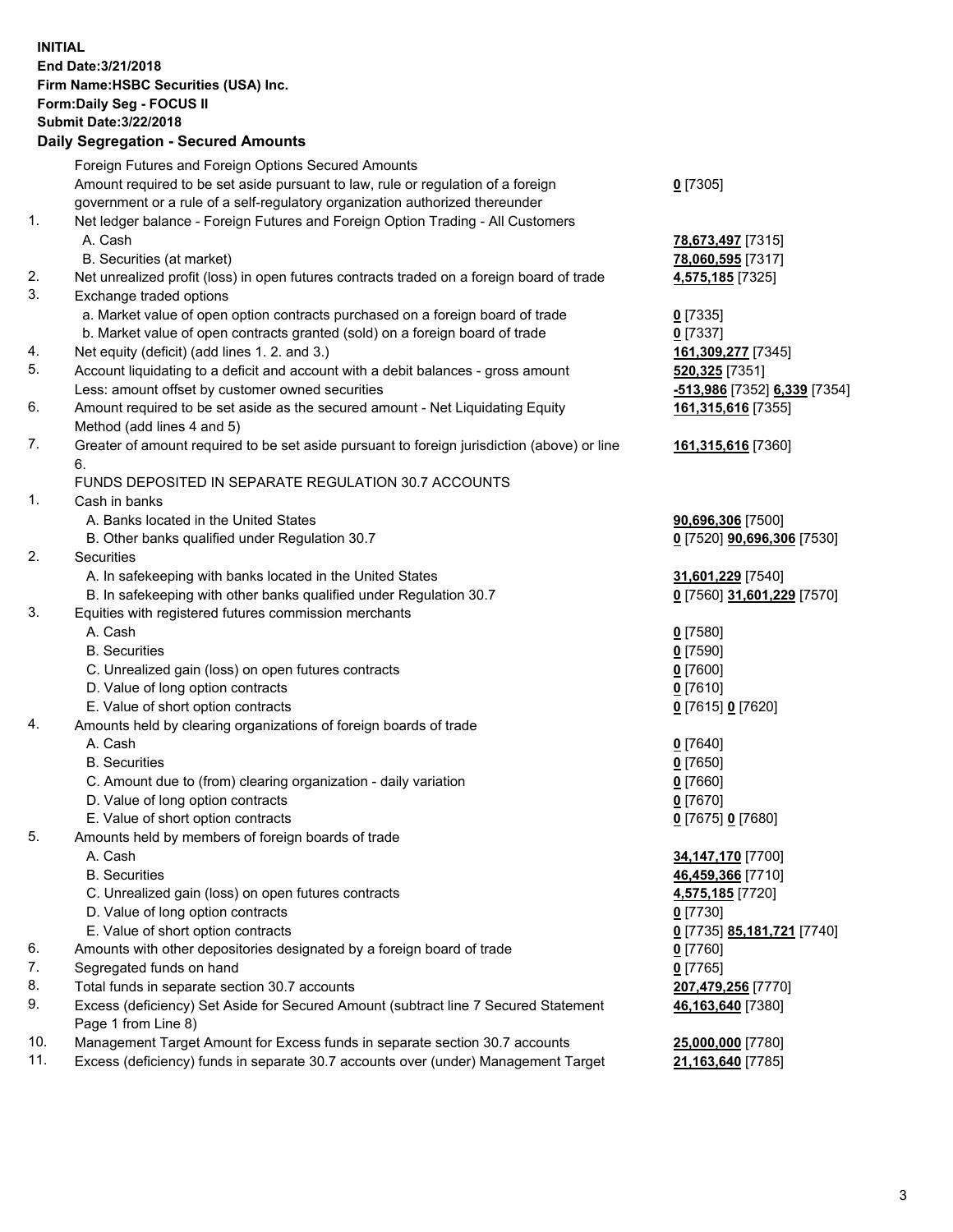**INITIAL End Date:3/21/2018 Firm Name:HSBC Securities (USA) Inc. Form:Daily Seg - FOCUS II Submit Date:3/22/2018 Daily Segregation - Segregation Statement** SEGREGATION REQUIREMENTS(Section 4d(2) of the CEAct) 1. Net ledger balance A. Cash **418,068,214** [7010] B. Securities (at market) **1,186,946,146** [7020] 2. Net unrealized profit (loss) in open futures contracts traded on a contract market **-110,474,434** [7030] 3. Exchange traded options A. Add market value of open option contracts purchased on a contract market **235,256,928** [7032] B. Deduct market value of open option contracts granted (sold) on a contract market **-17,083,922** [7033] 4. Net equity (deficit) (add lines 1, 2 and 3) **1,712,712,932** [7040] 5. Accounts liquidating to a deficit and accounts with debit balances - gross amount **6,768,304** [7045] Less: amount offset by customer securities **-6,768,230** [7047] **74** [7050] 6. Amount required to be segregated (add lines 4 and 5) **1,712,713,006** [7060] FUNDS IN SEGREGATED ACCOUNTS 7. Deposited in segregated funds bank accounts A. Cash **33,976,611** [7070] B. Securities representing investments of customers' funds (at market) **0** [7080] C. Securities held for particular customers or option customers in lieu of cash (at market) **172,789,059** [7090] 8. Margins on deposit with derivatives clearing organizations of contract markets A. Cash **435,383,900** [7100] B. Securities representing investments of customers' funds (at market) **0** [7110] C. Securities held for particular customers or option customers in lieu of cash (at market) **957,797,192** [7120] 9. Net settlement from (to) derivatives clearing organizations of contract markets **-14,397,289** [7130] 10. Exchange traded options A. Value of open long option contracts **235,256,928** [7132] B. Value of open short option contracts **-17,083,922** [7133] 11. Net equities with other FCMs A. Net liquidating equity **11,337,605** [7140] B. Securities representing investments of customers' funds (at market) **0** [7160] C. Securities held for particular customers or option customers in lieu of cash (at market) **0** [7170] 12. Segregated funds on hand **56,359,895** [7150] 13. Total amount in segregation (add lines 7 through 12) **1,871,419,979** [7180] 14. Excess (deficiency) funds in segregation (subtract line 6 from line 13) **158,706,973** [7190] 15. Management Target Amount for Excess funds in segregation **147,000,000** [7194] **11,706,973** [7198]

16. Excess (deficiency) funds in segregation over (under) Management Target Amount Excess